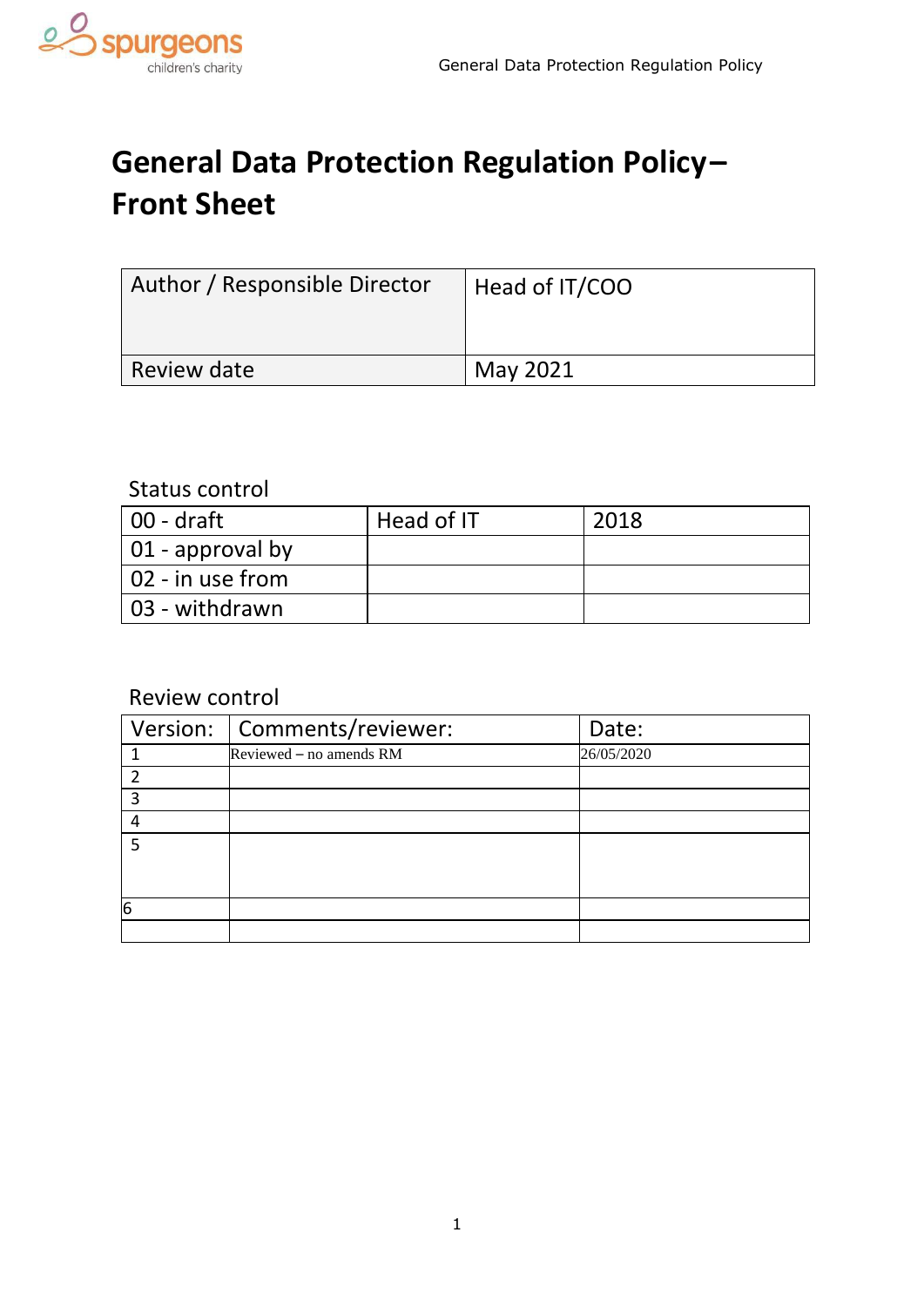

## Contents:

|             |                                                                                   | Page |
|-------------|-----------------------------------------------------------------------------------|------|
| 1.          | Introduction                                                                      | 3    |
| 2.          | <b>Policy Statement</b>                                                           | 4    |
| 3.          | Responsibilities and roles under the<br><b>General Data Protection Regulation</b> | 5    |
| 4.          | Data protection principles                                                        | 6    |
| 5.          | Data Subjects' rights                                                             | 9    |
| 6.          | Consent                                                                           | 9    |
| 7.          | Security of data                                                                  | 10   |
| 8.          | Disclosure of data                                                                | 10   |
| 9.          | Retention and disposal of data                                                    | 10   |
| 10.         | Data Transfers                                                                    | 11   |
| 11.         | Information asset register/data inventory                                         | 11   |
| Appendix 1. |                                                                                   | 12   |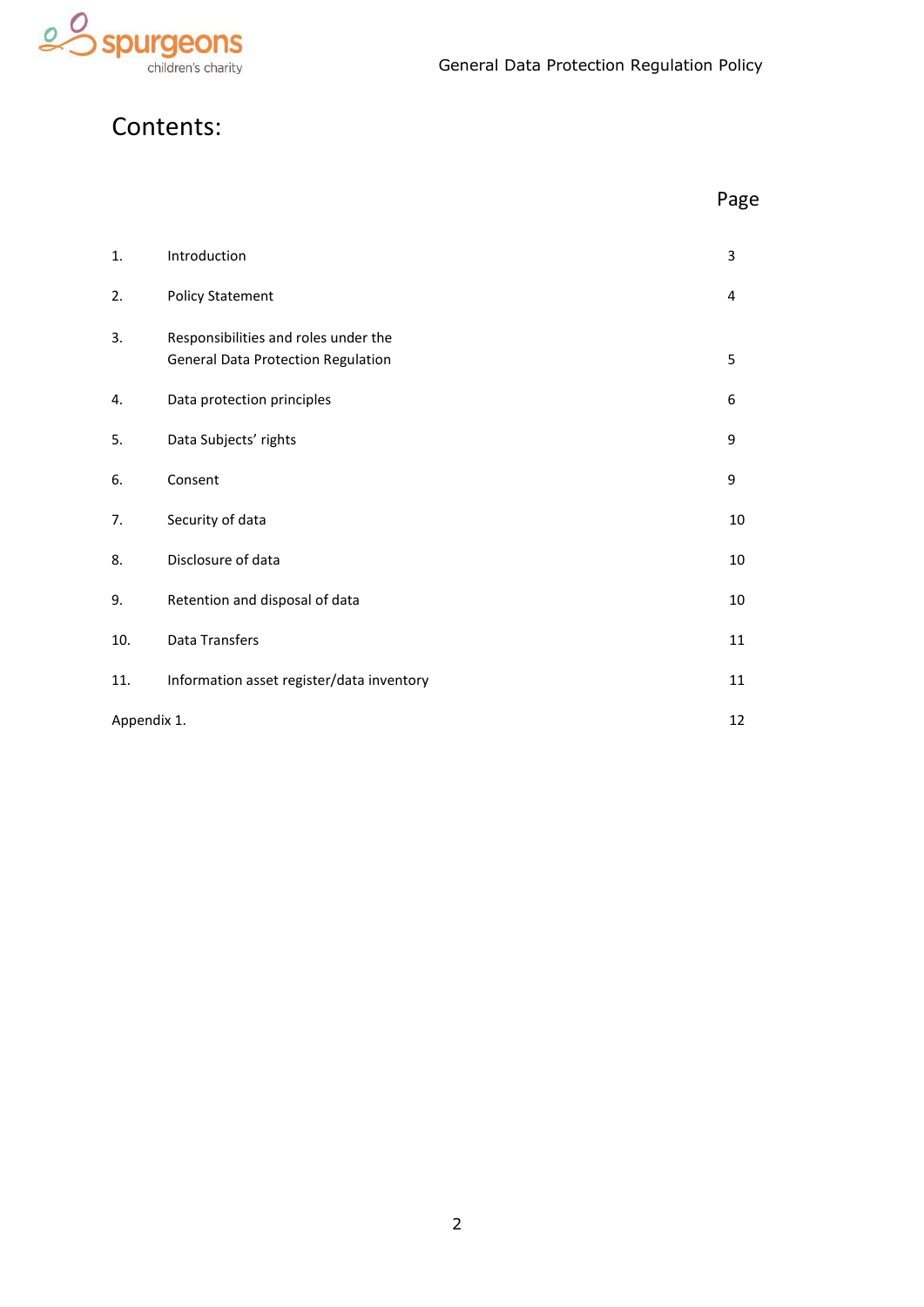

#### <span id="page-2-0"></span>**1. Introduction**

#### 1.1 Background to the General Data Protection Regulation ('GDPR')

The General Data Protection Regulation 2016 replaces the EU Data Protection Directive of 1995 and supersedes the laws of individual Member States that were developed in compliance with the Data Protection Directive 95/46/EC. Its purpose is to protect the "rights and freedoms" of natural persons(i.e. living individuals) and to ensure that personal data is not processed without their knowledge, and, wherever possible, that it is processed with their consent.

#### 1.2 Definitions used by the organisation (drawn from the GDPR)

Material scope (Article 2) **–** the GDPR applies to the processing of personal data wholly or partly by automated means (i.e. by computer) and to the processing other than by automated means of personal data (i.e. paper records) that form part of a filing system or are intended to form part of a filing system.

Territorial scope (Article 3) **–** the GDPR will apply to all controllers that are established in the EU (European Union) who process the personal data of data subjects, in the context of that establishment. It will also apply to controllers outside of the EU that process personal data in order to offer goods and services, or monitor the behavior of data subjects who are resident in the EU.

#### 1.3 Article 4 definitions

Establishment **–** the main establishment of the controller in the EU will be the place in which the controller makes the main decisions as to the purpose and means of its data processing activities. The main establishment of a processor in the EU will be its administrative centre. If a controller is based outside the EU, it will have to appoint a representative in the jurisdiction in which the controller operates to act on behalf of the controller and deal with supervisory authorities.

Personal data - any information relating to an identified or identifiable natural person ('data subject'); an identifiable natural person is one who can be identified, directly or indirectly, in particular by reference to an identifier such as a name, an identification number, location data, an online identifier or to one or more factorsspecific to the physical, physiological, genetic, mental, economic, cultural orsocial identity of that natural person.

Special categories of personal data – personal data revealing racial or ethnic origin, political opinions, religious or philosophical beliefs, ortrade-unionmembership, and the processing of genetic data, biometric data for the purpose of uniquely identifying a natural person, data concerning health or data concerning a natural person's sex life or sexual orientation.

Data controller – the natural or legal person, public authority, agency or other body which, alone or jointly with others, determines the purposes and means of the processing of personal data; where the purposes and means of such processing are determined by Union or Member State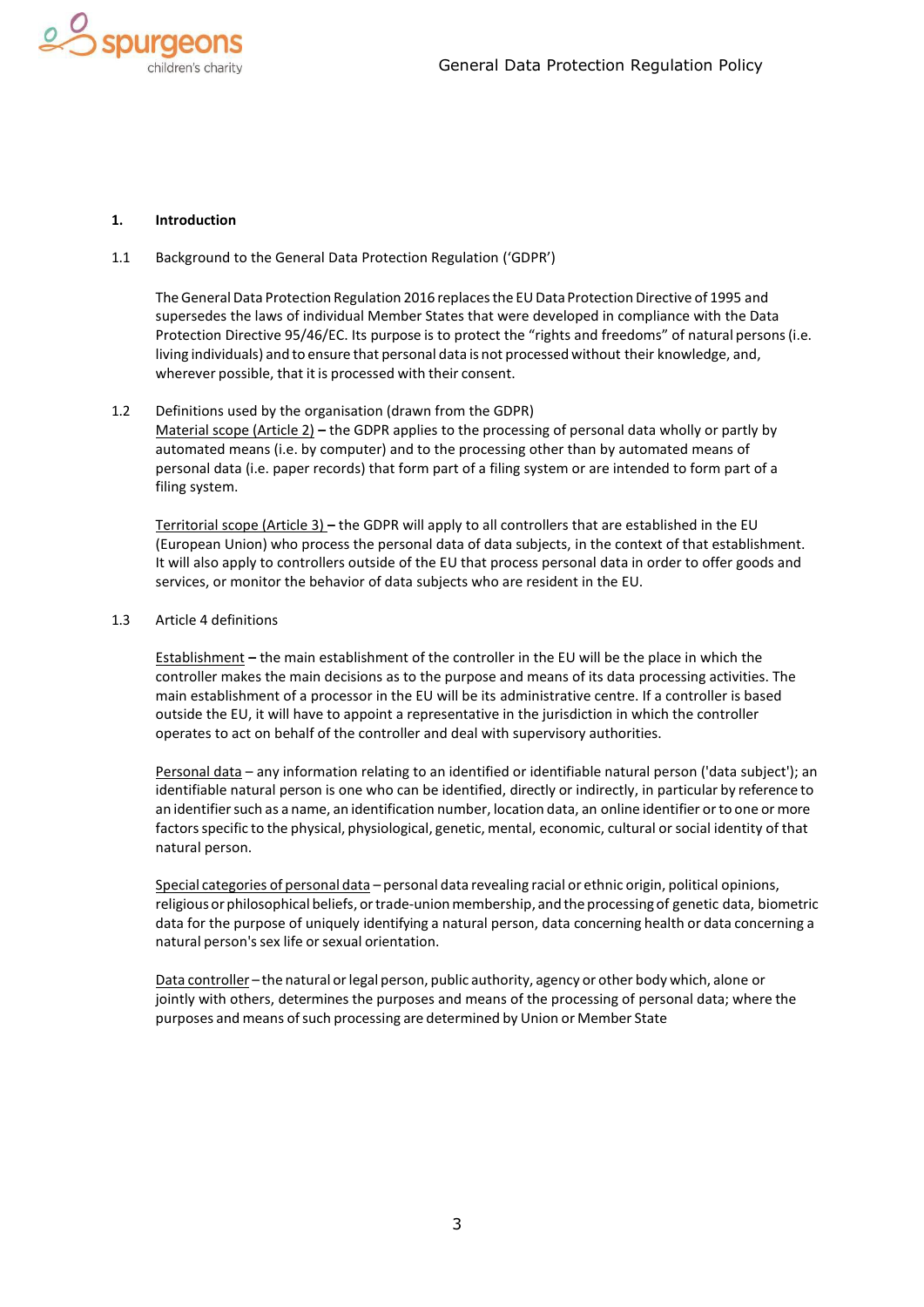

law,the controller orthe specific criteria forits nomination may be provided for by Union or Member State law.

Data subject – any living individual who is the subject of personal data held by an organisation.

Processing – any operation orset of operations which is performed on personal data or on sets of personal data, whether or not by automated means, such as collection, recording, organisation, structuring, storage, adaptation or alteration, retrieval, consultation, use, disclosure by transmission, dissemination or otherwise making available, alignment or combination, restriction, erasure or destruction.

Profiling **–** is any form of automated processing of personal data intended to evaluate certain personal aspects relating to a natural person, or to analyse or predict that person's performance at work, economic situation, location, health, personal preferences, reliability, or behavior. This definition is linked to the right of the data subject to object to profiling and a right to be informed about the existence of profiling, of measures based on profiling and the envisaged effects of profiling on the individual.

Personal data breach **–** a breach of security leading to the accidental, or unlawful, destruction, loss, alteration, unauthorised disclosure of, or access to, personal data transmitted, stored or otherwise processed. There is an obligation on the controllerto report personal data breachesto the supervisory authority and where the breach islikely to adversely affect the personal data or privacy of the data subject.

Data subject consent **-** means any freely given, specific, informed and unambiguous indication of the data subject's wishes by which he or she, by a statement or by a clear affirmative action, signifies agreement to the processing of personal data.

Child **–** the GDPR defines a child as anyone under the age of 16 years old, although this may be lowered to 13 by Member State law. The processing of personal data of a child is only lawful if parental or custodian consent has been obtained. The controller shall make reasonable efforts to verify in such cases that consent is given or authorised by the holder of parental responsibility over the child.

Third party – a natural or legal person, public authority, agency or body other than the data subject, controller, processor and persons who, under the direct authority of the controller or processor, are authorised to process personaldata.

Filing system – any structured set of personal data which are accessible according to specific criteria, whether centralised, decentralised or dispersed on a functional or geographical basis.

#### <span id="page-3-0"></span>**2. Policy statement**

- 2.1 Spurgeons Board of Directors and management are committed to compliance with allrelevant EU UK law in respect of personal data, and the protection of the "rights and freedoms" of individuals whose information Spurgeons collects and processes in accordance with the General Data Protection Regulation (GDPR).
- 2.2 Compliance with the GDPR is described by this policy and other relevant policies such asthe Spurgeons Data Security Policy, along with connected processes and procedures.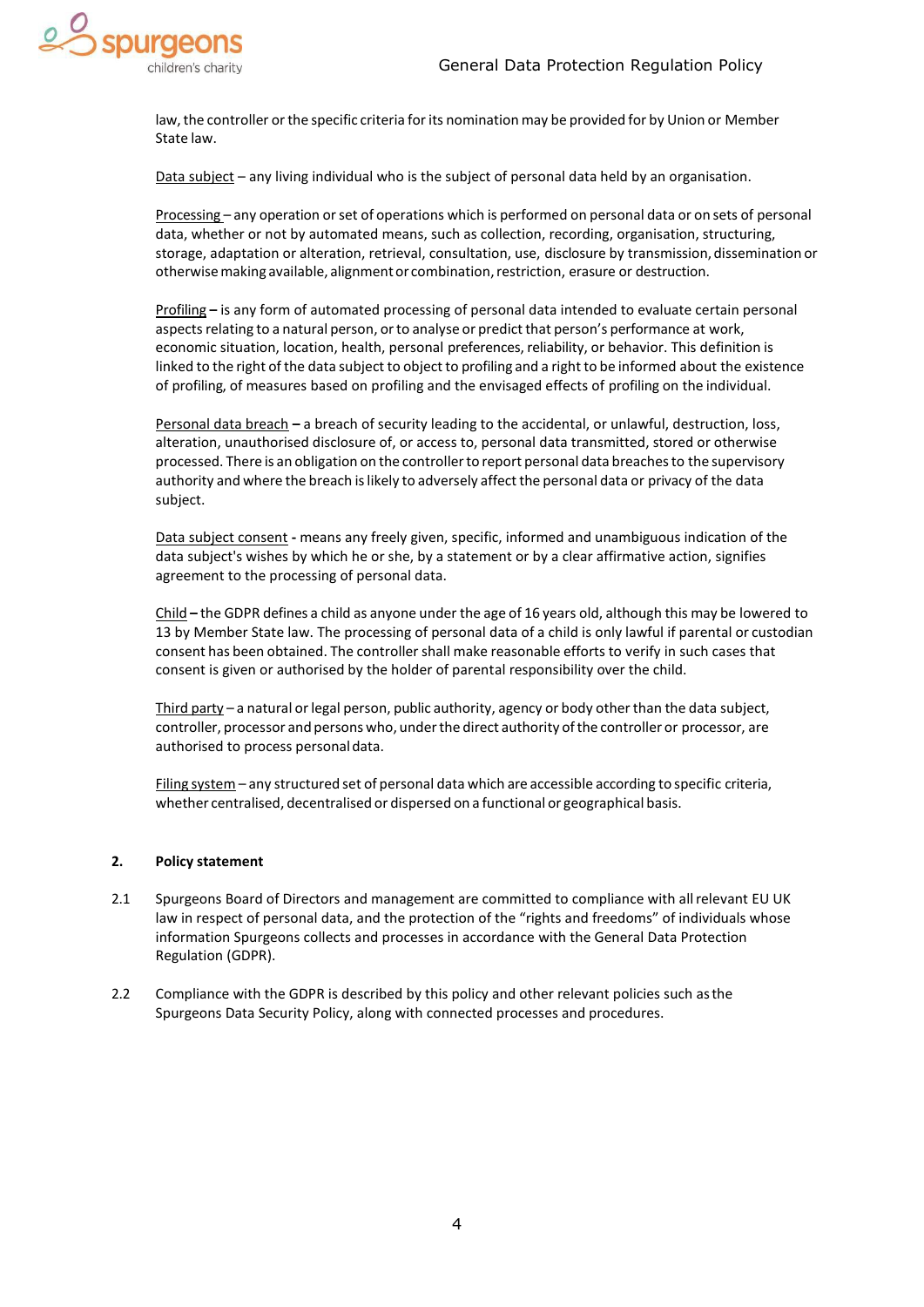- e<sub>S</sub> spurged children's charity
	- 2.3 The GDPR and this policy apply to all of Spurgeons personal data processing functions, including those performed by or in relation to working with service users', donors', employees', suppliers' and relevant partners' personal data, and any other personal data the organisation processes from any source.
	- 2.4 Our Board of Trustees are responsible for reviewing this policy and its implementation on an annual basis. This review will be informed by the Head of IT who is responsible formaintaining a register of processing annually in the light of any changes to Spurgeons activities (as determined by changes to the data inventory register and the management review) and to any additional requirements identified by means of data protection impact assessments. The Spurgeons Data Register is available on the supervisory authority's request.
	- 2.5 This policy applies to all Employees/Staff and interested parties relevant to Spurgeons such as outsourced suppliers. Any breach of the GDPR will be dealt with under Spurgeons disciplinary policy and may also be a criminal offence, in which case the matter will be reported as soon as possible to the appropriate authorities.
	- 2.6 Partners and any third parties working with or for Spurgeons, and who have or may have access to personal data, will be expected to have read, understood and to comply with this policy. No third party may access personal data held by Spurgeons without having first entered into a data confidentiality agreement, which imposes on the third-party obligations no less onerous than those to which Spurgeons is committed, and which gives Spurgeons the right to audit compliance with the agreement.

#### **3. Responsibilities and roles under the General Data Protection Regulation**

3.1 Spurgeonsis a data controller underthe GDPR. The

#### role of seniormanagers

3.2 Senior Management and all those in managerial orsupervisory rolesthroughout Spurgeons are responsible for developing and encouraging good information handling practices within Spurgeons; responsibilities will be set out in individual job descriptions.

#### The role of the Data protection Officer

- 3.3 Spurgeons has a designated individual who is responsible for Data Protection. The role is fulfilled by the Head of IT and is directly accountable to the Board of Directors of Spurgeons for the management of personal data within Spurgeons and for ensuring that compliance with data protection legislation and good practice can be demonstrated. This accountability includes:
	- 3.3.1 development and implementation of the GDPR as required by this policy; this will include compliance with this policy on a day-to-day basis including oversight for the compliance of those staff with line management/function responsibility in respect of data processing that takes place within their area of responsibility
	- 3.3.2 security and risk management in relation to compliance with the policy;
	- 3.3.3 specific responsibilitiesin respect ofproceduressuch asthe Subject Access Request Procedure;
	- 3.3.4 being the first point of call for Employees/Staffseeking clarification on any aspect of data protection compliance.
- 3.4 Spurgeons will ensure that the identity of the designated Data Protection Offier is visible to all employees and has the suitable trianing, qualifications and expertise to carry out the responsibilities listed above (in 3.3).
- 3.5 All staff employees and volunteers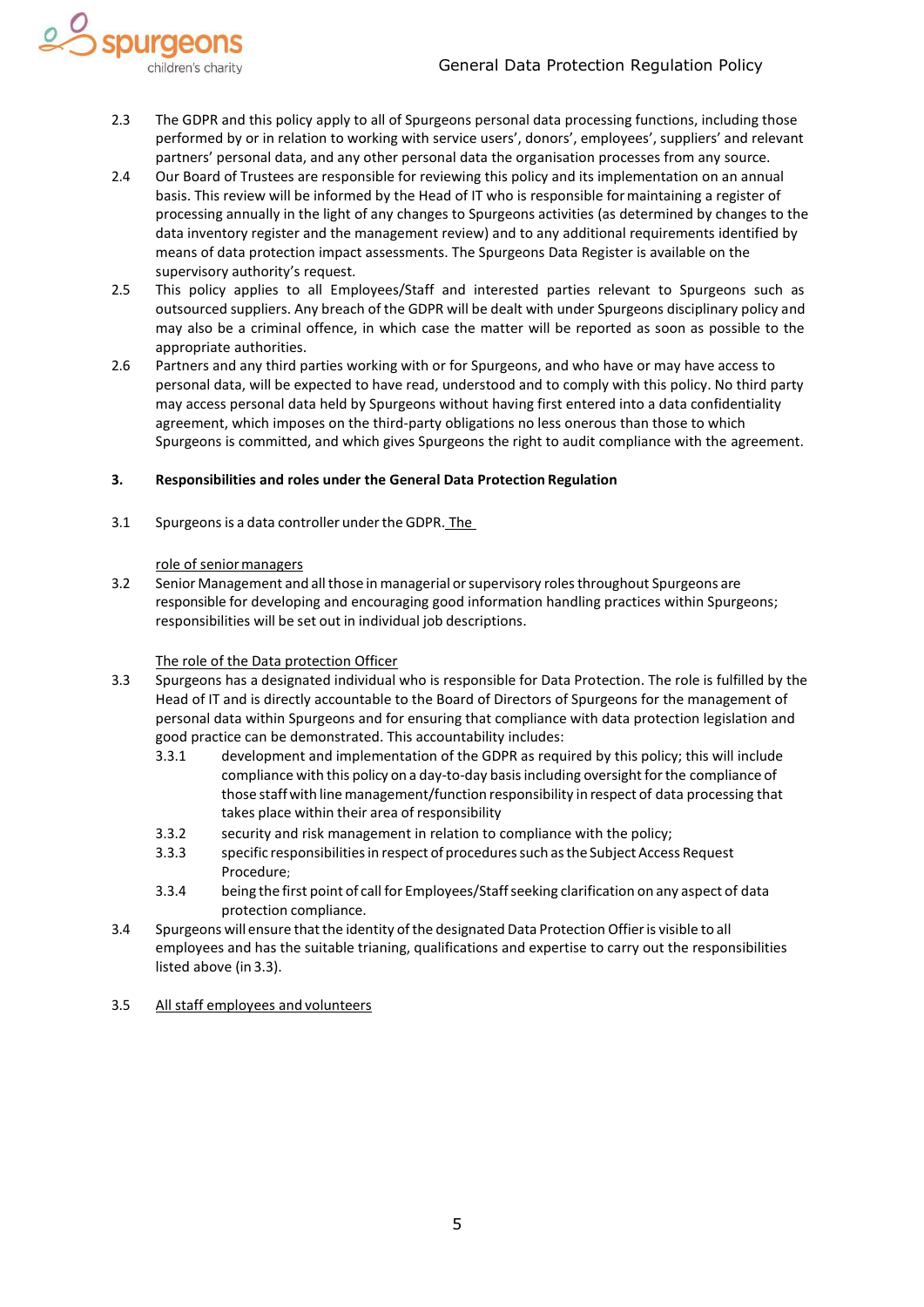

- 3.6 Compliance with data protection legislation isthe responsibility of everymember ofstaff (including volunteers) of Spurgeons who process personaldata.
- 3.7 Spurgeons Training Agreement sets out specific training and awareness requirements that applies to every member of staff. Spurgeons provides essential training on data security and protection and it is compulsory for all staff to take this training on an annual basis. If any member of staff is not clear about their responsibilities after this training they should approach their manager in the first instance. Failure to undertake essential training may be considered a disciplinary issue. Training will be provided both via SLS and/or face toface.
- 3.8 Allstaff are responsible for ensuring that any personal data about them and supplied by themto Spurgeons is accurate and up-to-date.

#### <span id="page-5-0"></span>**4. Data protection principles**

All processing of personal data must be conducted in accordance with the data protection principles as set out in Article 5 of the GDPR – detailed below. Spurgeons policies and procedures are designed to ensure compliance with theseprinciples.

#### 4.1 Personal data must be processed lawfully, fairly and transparently

Lawful – identify a lawful basis before you can process personal data. These are often referred to as the "conditions for processing", for example consent.

**Fairly** – in order for processing to be fair, the data controller has to make certain information available to the data subjects as practicable. This applies whether the personal data was obtained directly from the data subjects or from other sources.

The GDPR has increased requirements about what information should be available to data subjects, which is covered in the 'Transparency' requirement.

*Transparently* – the GDPR includes rules on giving privacy information to data subjects in Articles 12, 13 and 14. These are detailed and specific, placing an emphasis on making privacy notices understandable and accessible. Information must be communicated to the data subject in an intelligible form using clear and plain language.

The specific information that must be provided to the data subject must, as a minimum, include:

- 4.1.1 the identity and the contact details of the controller and, if any, of thecontroller's representative;
- 4.1.2 the contact details of the designated Data Protection Officer;
- 4.1.3 the purposes of the processing for which the personal data are intended as well as the legal basis for the processing;
- 4.1.4 the period for which the personal data will be stored;
- 4.1.5 the existence of the rights to request access, rectification, erasure or to object to the processing, and the conditions (or lack of) relating to exercising these rights, such as whether the lawfulness of previous processing will be affected;
- 4.1.6 the categories of personal data concerned;
- 4.1.7 the recipients or categories of recipients of the personal data, where applicable;
- 4.1.8 where applicable, that the controller intends to transfer personal data to a recipientin a third country and the level of protection afforded to the data;
- 4.1.9 any further information necessary to guarantee fair processing.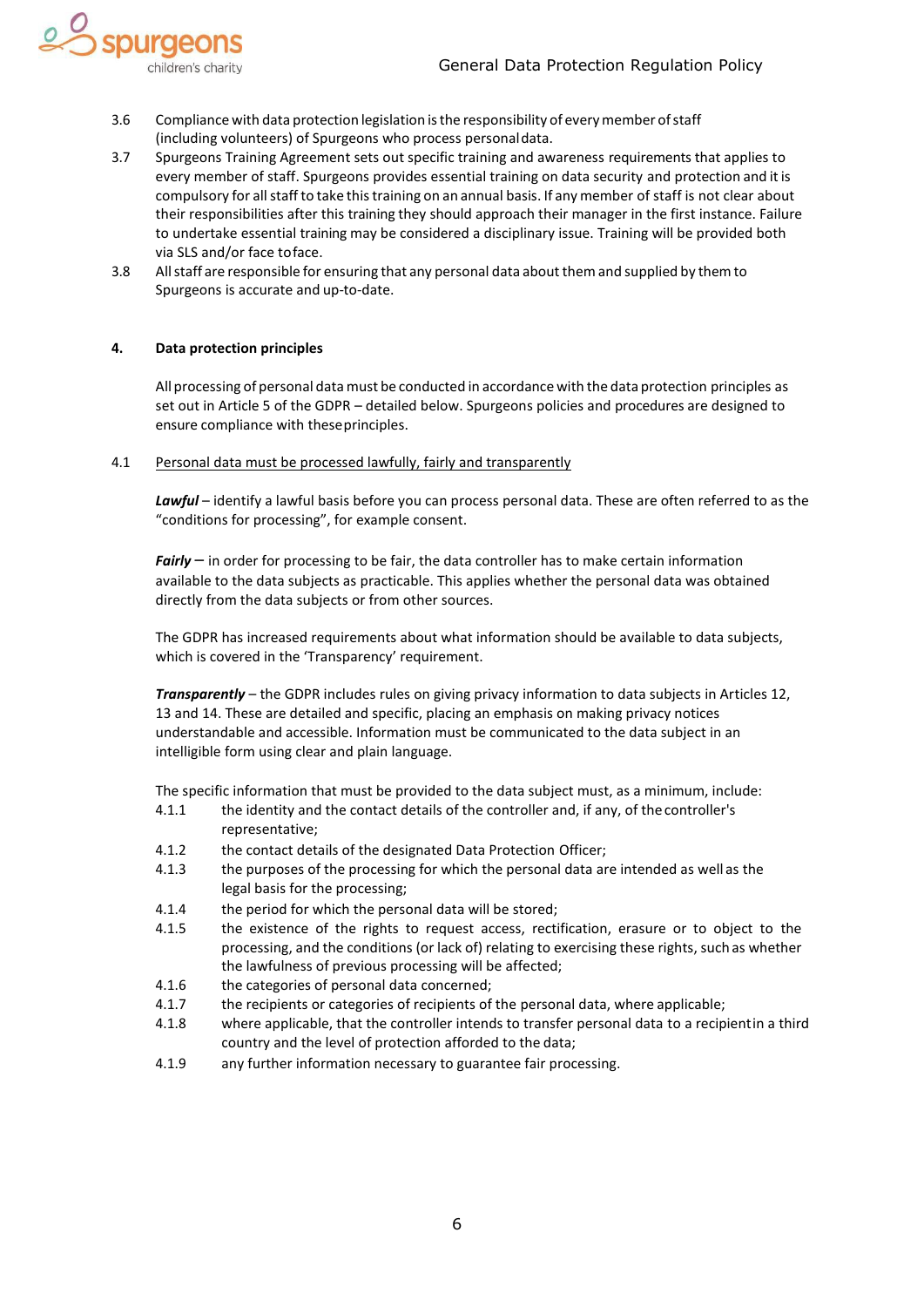

- 4.2 Personal data can only be collected for specific, explicit and legitimate purposes Data obtained forspecified purposes must not be used for a purpose that differsfrom those identified in the Spurgeons Data Register.
- 4.3 Personal data must be adequate, relevant and limited to what is necessary for processing
	- 4.3.1 TheHead of IT isresponsible for ensuring that Spurgeons does not collect information that is not strictly necessary for the purpose for which it is obtained.
	- 4.3.2 All data collection forms (electronic or paper-based), including data collection requirements in new information systems, must be include a fair processing statement or link to privacy statement and approved by the Head of IT.
	- 4.3.3 The Head of IT will ensure that, on an annual basis all data collection methods are reviewed by to ensure that collected data continuesto be adequate, relevant and not excessive.
- 4.4 Personal data must be accurate and kept up to date with every effort to erase orrectify without delay 4.4.1 Data that isstored by the data controller must be reviewed and updated as necessary. No
	- data should be kept unless it is reasonable to assume that it is accurate.
	- 4.4.2 The Head of IT is responsible for ensuring that all staff are trained in the importance of collecting accurate data and maintaining it.
	- 4.4.3 It is also the responsibility ofthe data subject to ensure that data held by Spurgeonsis accurate and up to date. Completion of a registration or application form by a data subject will include a statement that the data contained therein is accurate at the date of submission.
	- 4.4.4 Employees/Staff/Service Users and other relevant partners and suppliers should be required to notify Spurgeons of any changes in circumstance to enable personal recordsto be updated accordingly. It is the responsibility of Spurgeons to ensure that any notification regarding change of circumstances is recorded and acted upon.
	- 4.4.5 TheHead of IT isresponsible for ensuring that appropriate procedures and policies are in place to keep personal data accurate and up to date, taking into account the volume of data collected, the speed with which it might change and any otherrelevantfactors. The Head of IT will achieve this by chairing half yearly IT governance meetings that bring together data owners responsible for processing data. These data owners will advise the Head of IT and be directed by the Head of IT regarding implementation of this policy.
	- 4.4.6 On at least an annual basis, the Head of IT will chair a meeting of all data owners with the intention of reviewing the retention dates of all the personal data processed by Spurgeons, by reference to the Spurgeons Data Register and will identify any data that is no longer required in the context of the registered purpose.
	- 4.4.7 This data will be securely deleted/destroyed in line with the Data Security Policy
	- 4.4.8 Individual data owners are responsible for responding to data rectification requests from data subjects within one month. This can be extended to a further two months for complex requests. If Spurgeons decides not to comply with the request, the data owner must respond to the data subject to explain its reasoning and inform them of their right to complain to the supervisory authority and seek judicial remedy.
	- 4.4.9 The Head of IT is responsible for making appropriate arrangements that, where third- party organisations may have been passed inaccurate or out-of-date personal data, to inform them that the information is inaccurate and/or out of date and is not to be used to inform decisions about the individuals concerned; and for passing any correction to the personal data to the third party where this is required.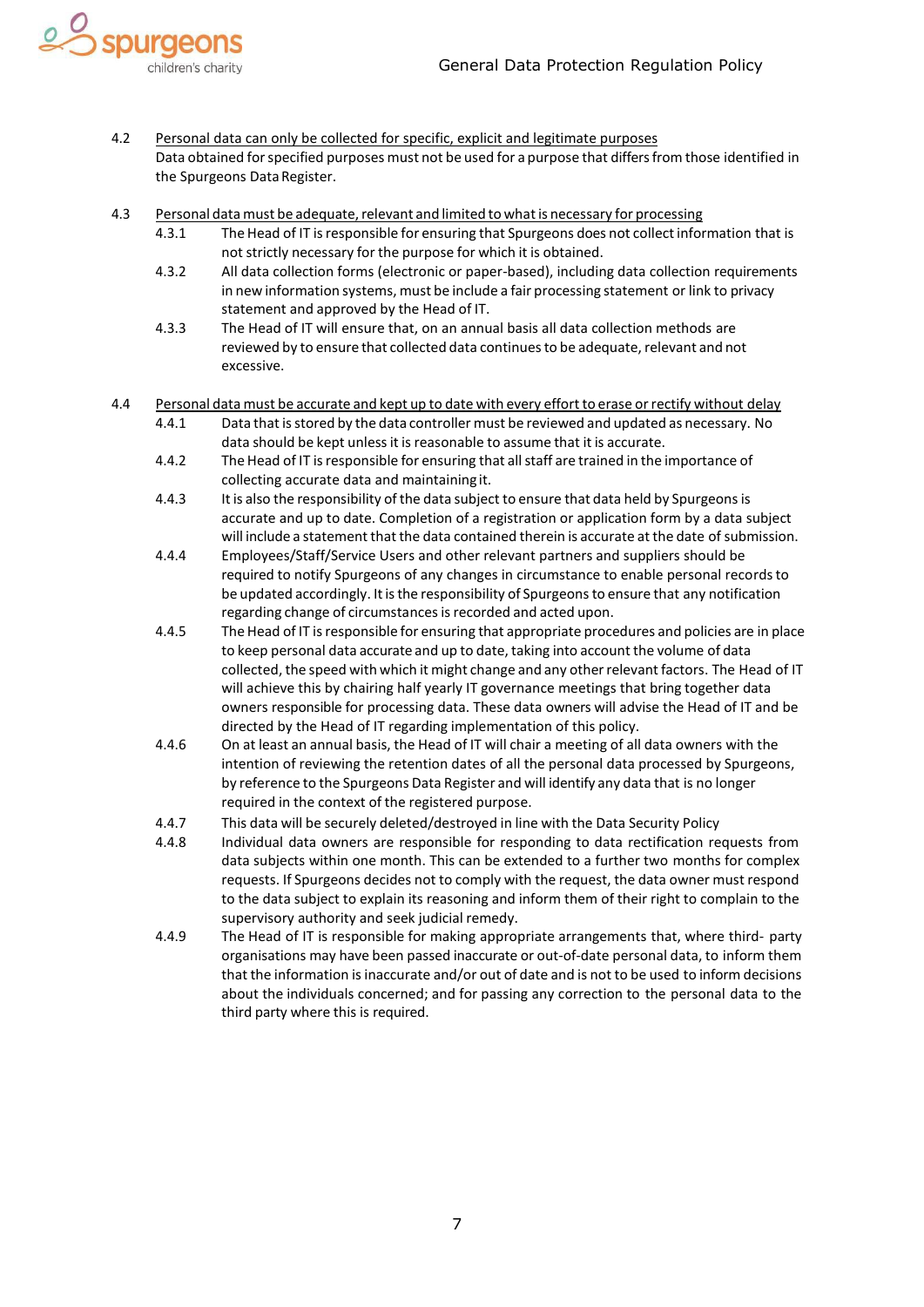

- 4.5 Personal data must be kept in a form such that the data subject can be identified only aslong as is necessary for processing.
	- 4.5.1 Where personal data is retained beyond the processing date, it will be minimised, encrypted and pseudonymised in order to protect the identity of the data subject in the event of a data breach.
	- 4.5.2 Personal data will be retained in line with the timescales detailed in the Spurgeons Data Register and, once its retention date is passed, it must be securely destroyed.
	- 4.5.3 The Head of IT must specifically approve any data retention that exceeds the retention periods defined in the Spurgeons Data Register and must ensure that the justification is clearly identified and in line with the requirements of the data protection legislation. This approval must bewritten.
- 4.6 Personal data must be processed in a manner that ensures appropriate security The Head of IT will carry out and review the GDPR risk assessment taking into account all the circumstances of Spurgeons controlling or processing operations.

In determining appropriateness, the Head of IT will also consider the extent of possible damage or loss that might be caused to individuals (staff and service users) if a security breach occurs, the effect of any security breach on Spurgeons itself, and any likely reputational damage including the possible loss of trust.

When assessing appropriate technical measures, the Head of IT will consider the following (as documented in the Spurgeons Data Security Policy):

- Password protection;
- Automatic locking of idle terminals;
- Removal of access rights for USB and other memory media;
- Virus checking software and firewalls;
- Role-based access rights including those assigned to temporary staff;
- Encryption of devices that leave the organisations premises such as laptops;
- Security of local and wide area networks;
- Privacy enhancing technologies such as pseudonymisation and anonymisation;
- Identifying appropriate international security standards relevant to Spurgeons.

When assessing appropriate organisational measures the Head of IT will consider the following:

- The appropriate training levels throughout Spurgeons;
- Measures that consider the reliability of employees (such as references etc.);
- The inclusion of data protection in employment contracts;
- Identification of disciplinary action measures for data breaches;
- Monitoring of staff for compliance with relevant security standards;
- Physical access controls to electronic and paper based records;
- Adoption of a clear desk policy;
- Storing of paper based data in lockable fire-proof cabinets;
- Restricting the use of portable electronic devices outside of the workplace;
- Adopting clear rules about passwords;
- Making regular backups of personal data and storing the media off-site;
- The imposition of contractual obligations on the importing organisations to take appropriate security measures when transferring data outside the EEA.

These controls have been selected on the basis of identified risksto personal data, and the potential for damage or distress to individuals whose data is being processed.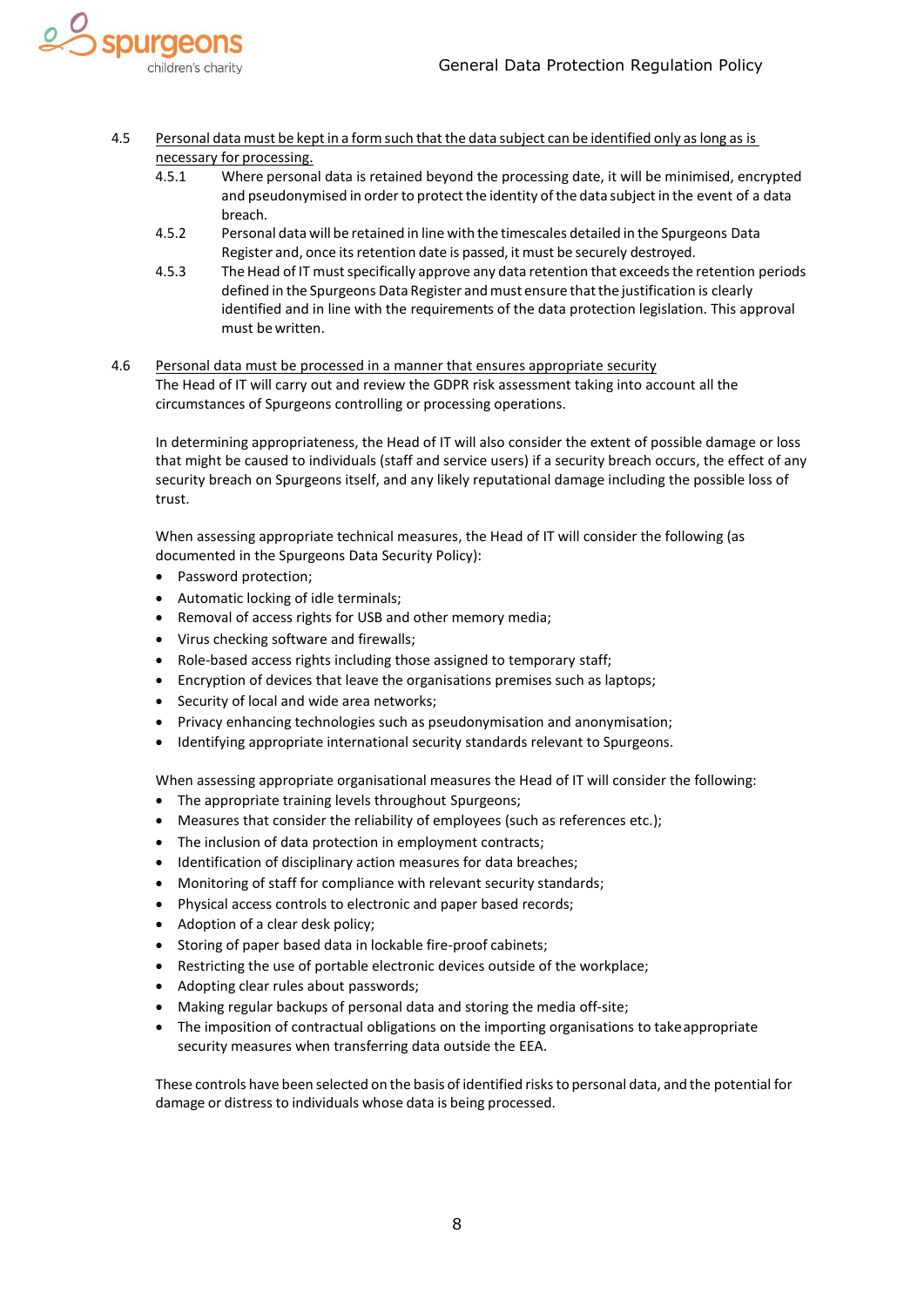

#### 4.7 The controller must be able to demonstrate compliance with the GDPR's other principles (accountability)

The GDPR includes provisions that promote accountability and governance. These complement the GDPR's transparency requirements. The accountability principle in Article 5(2) requires you to demonstrate that you comply with the principles and states explicitly that this is your responsibility.

Spurgeons will demonstrate compliance with the data protection principles by implementing data protection policies, adhering to codes of conduct, implementing appropriate technical and organisational measures, as well as adopting techniques such as data protection by design, DPIAs, breach notification procedures and incident response plans.

#### <span id="page-8-0"></span>**5. Data subjects' rights**

- 5.1 Data subjects have the following rights regarding data processing, and the data that is recorded about them:
	- 5.1.1 Tomake subject accessrequestsregarding the nature of information held and to whom it has been disclosed.
	- 5.1.2 To prevent processing likely to cause damage or distress.
	- 5.1.3 To prevent processing for purposes of directmarketing.
	- 5.1.4 To be informed aboutthemechanics of automated decision-taking processthat will significantly affect them.
	- 5.1.5 To not have significant decisionsthat will affect them taken solely by automated process.
	- 5.1.6 To sue for compensation if they suffer damage by any contravention of the GDPR.
	- 5.1.7 To take action to rectify, block, erased, including the right to be forgotten, or destroy inaccurate data.
	- 5.1.8 To request the supervisory authority to assess whether any provision of the GDPR has been contravened.
	- 5.1.9 To have personal data provided to them in a structured, commonly used and machinereadable format, and the right to have that data transmitted to another controller.
	- 5.1.10 To object to any automated profiling that is occurring without consent.
- 5.2 Spurgeons ensures that data subjects may exercise these rights:
	- 5.2.1 Data subjects may make data access requests as described in Subject Access Request Procedure; this procedure also describes how Spurgeons will ensure that its response to the data access request complies with the requirements of the GDPR.
	- 5.2.2 Data subjects have the right to complain to Spurgeonsrelated to the processing of their personal data, the handling of a request from a data subject and appeals from a data subject on how complaints have been handled in line with the Complaints Procedure.
- <span id="page-8-1"></span>**6. Consent**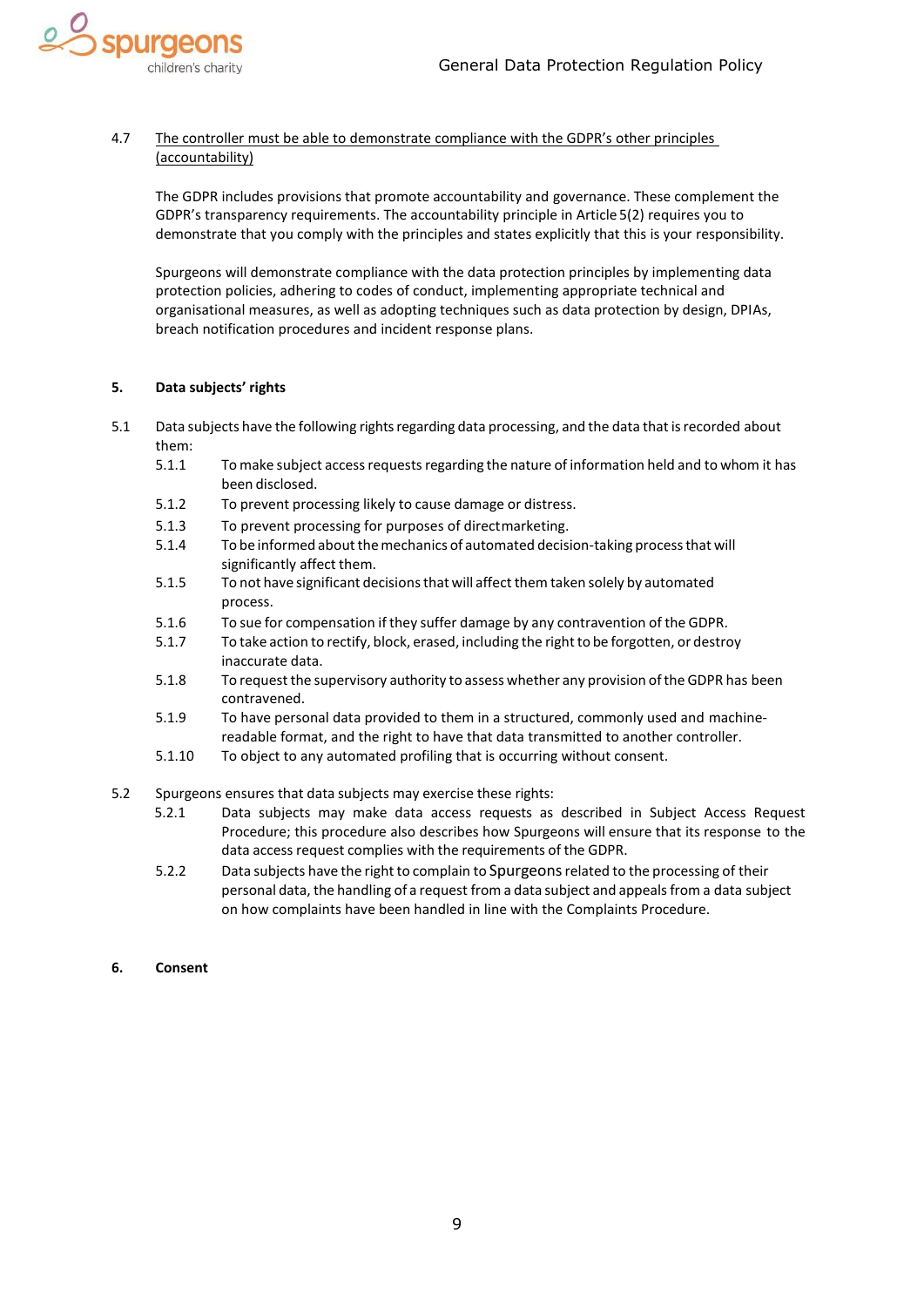

- 6.1 Spurgeons understands 'consent' to mean that it has been explicitly and freely given, and a specific, informed and unambiguous indication of the data subject's wishes that, by statement or by a clear affirmative action, signifies agreement to the processing of personal data relating to him or her. The data subject can withdraw their consent at any time only where consent is the legal basis under which data is being stored.
- 6.2 Spurgeons understands'consent' tomean thatthe data subject has been fully informed ofthe intended processing and has signified their agreement, while in a fit state of mind to do so and without pressure being exerted upon them. Consent obtained under duress or on the basis of misleading information will not be a valid basis for processing.
- 6.3 For sensitive data, explicit written consent of data subjects must be obtained unless an alternative legitimate basis for processing exists. The basis for processing will be detailed in the Spurgeons Data Register.
- 6.4 In most instances, consent to process personal and sensitive data is obtained routinely by Spurgeons using standard consent documentsfor when an individualsigns a contract, or during induction for participants on programmes.
- 6.5 Where Spurgeons provides online services to children, parental or custodial authorisation must be obtained. This requirement applies to children under the age of 16 (unless the Member State has made provision for a lower age limit, which may be no lower than 13).

#### <span id="page-9-0"></span>**7. Security of data**

- 7.1 All Employees/Staff are responsible for ensuring that any personal data that Spurgeons holds and for which they are responsible, is kept securely and is not under any conditions disclosed to any third party unless that third party has been specifically authorised by Spurgeons to receive that information and has entered into a confidentiality agreement.
- 7.2 All personal data should be accessible only to those who need to use it, and access may only be granted in line with the Data Security Policy. All personal data should be treated with the highest security.
- 7.3 Caremust be taken to ensure that PC screens and terminals are not visible exceptto authorised Employees/Staff of Spurgeons.
- 7.4 Manual records may not be left where they can be accessed by unauthorised personnel and may not be removed from business premises without explicit authorisation. As soon as manual records are no longer required for day-to-day client support, they must be removed from secure archiving in line with archiving policy and Data & Storage procedures.
- 7.5 Personal data should be deleted or disposed of in line with the Spurgeons Data Register. Manual records that have reached their retention date are to be shredded and disposed of as 'confidential waste'. Hard drives of redundant PCs are to be removed and destroyed before disposal.
- 7.6 Processing of personal data 'off-site' presents a potentially greater risk of loss, theft or damage to personal data. Staff must be specifically authorised to process data off-site.

#### <span id="page-9-1"></span>**8. Disclosure of data**

- 8.1 Spurgeons must ensure that personal data is not disclosed to unauthorised third parties which includes family members, friends, government bodies, and in certain circumstances, the Police. All Employees/Staff must not disclose personal data held on another individual to a third party without seeking advice.
- 8.2 All requests to provide data for one of these reasons must be supported by appropriate paperwork and allsuch disclosures must be specifically authorised by the Head of IT.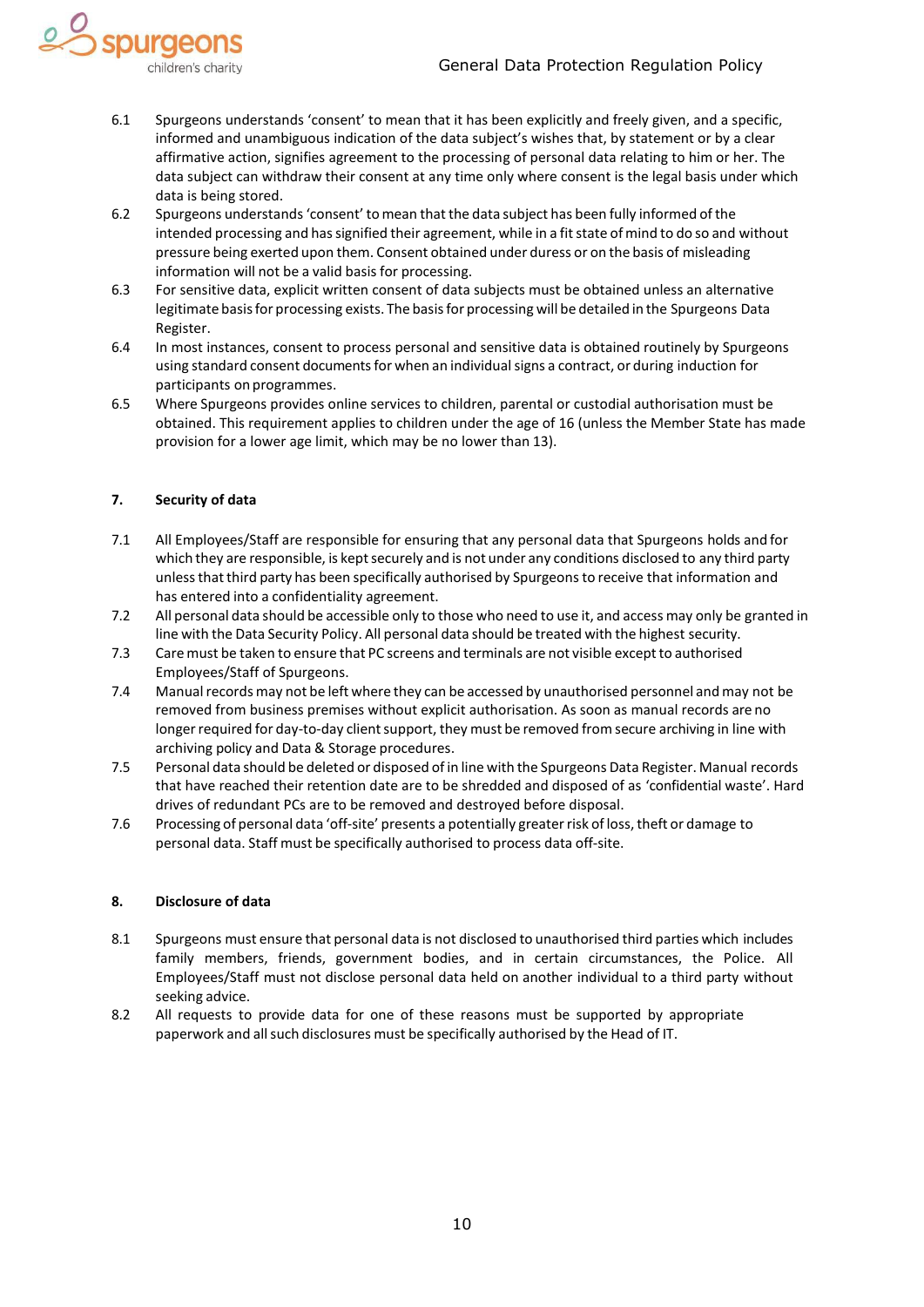

#### <span id="page-10-0"></span>**9. Retention and disposal of data**

- 9.1 Spurgeons shall not keep personal data in a form that permits identification of data subjects for longer a period than is necessary, in relation to the purpose(s) for which the data was originally collected.
- 9.2 Spurgeons may store data for longer periods if the personal data will be processed solely for archiving purposes in the public interest, scientific or historical research purposes or statistical purposes, subject to the implementation of appropriate technical and organisational measures to safeguard the rights and freedoms of the data subject.
- 9.3 The retention period for each category of personal data will be set out in the Spurgeons Data register and retention policy along with the criteria used to determine this period including any statutory obligations Spurgeons has to retain the data.
- 9.4 Spurgeons data retention and data disposal procedures will apply in all cases.
- 9.5 Personal data must be disposed of securely in accordance with the sixth principle of theGDPR – processed in an appropriate manner to maintain security, thereby protecting the "rights and freedoms" of data subjects. Any disposal of data will be done in accordance with the Retention Policy

#### <span id="page-10-1"></span>**10. Data transfers**

10.1 All exports of data from within the European Economic Area (EEA) to non-European Economic Area countries (referred to in the GDPR as 'third countries') are unlawful unless there is an appropriate "level of protection for the fundamental rights of the data subjects". Spurgeons do NOT transfer any personal data outside the EEA.

#### <span id="page-10-2"></span>**11. Information asset register/data inventory**

- 11.1 Spurgeons has established a Spurgeons Data Register and data flow process as part of its approach to address risks and opportunities throughout its GDPR compliance project. Spurgeons data inventory and data flow determines:
	- business processes that use personal data;
	- source of personal data;
	- description of each item of personal data;
	- processing activity;
	- documents the purpose(s) for which each category of personal data is used;
	- recipients, and potential recipients, of the personal data;
	- the role of the Spurgeons throughout the data flow;
	- key systems and repositories;
	- any data transfers; and
	- all retention and disposal requirements.
- 11.2 Spurgeons is aware of any risks associated with the processing of particular types of personal data.
	- 11.2.1 Spurgeons assesses the level of risk to individuals associated with the processingof their personal data.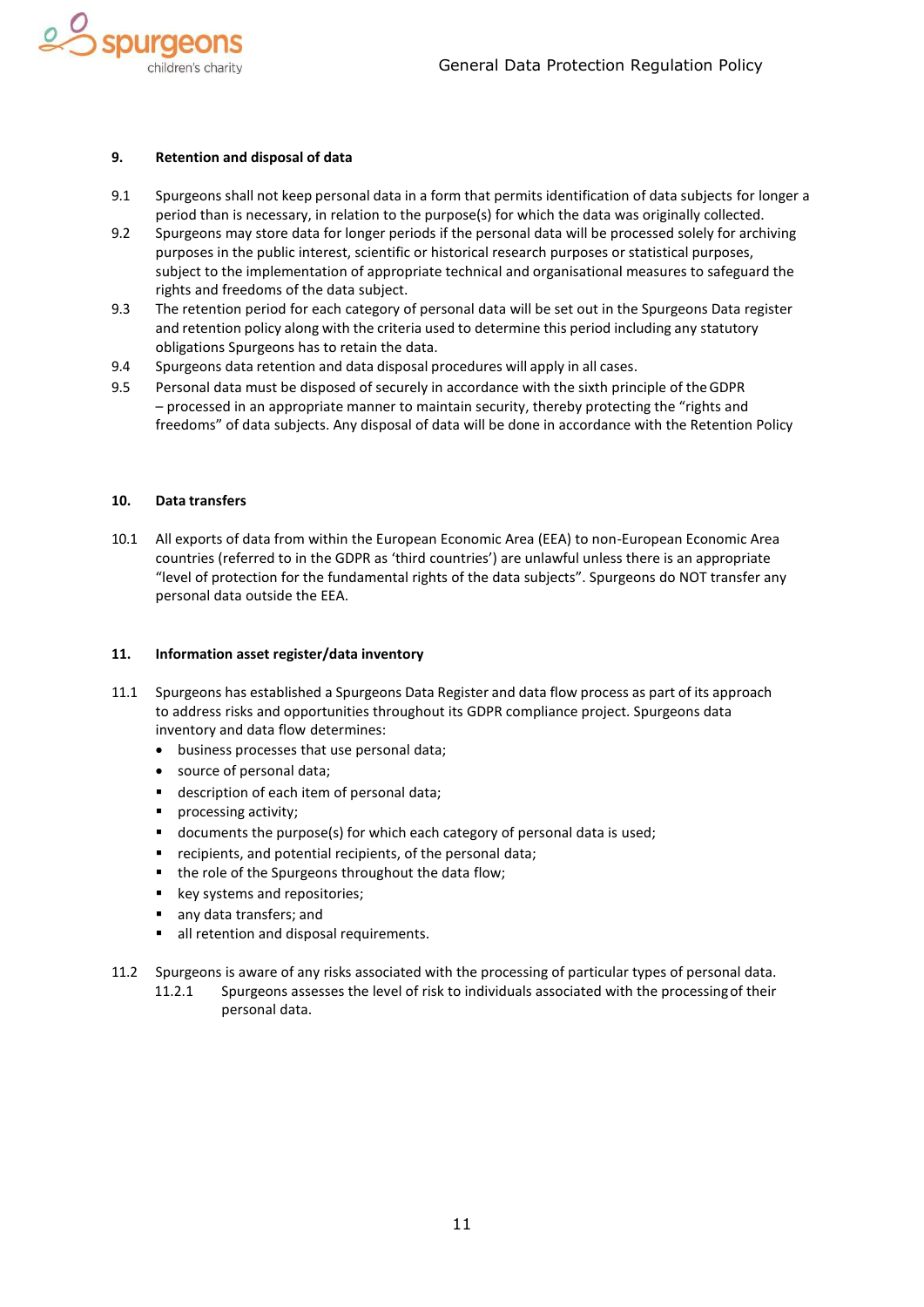

- 11.2.2 Data protection impact assessments (DPIAs) are carried out where there is a legal requirement to do so under UK and EU law.
- 11.2.3 Spurgeons shall manage any risks identified by the risk assessment in orderto reduce the likelihood of a non-conformance with this policy.
- 11.2.4 The Head of IT shall, if there are significant concerns, either as to the potential damage or distress, or the quantity of data concerned, escalate the matter tothe board and where legally required the supervisory authority.
- 11.2.5 Appropriate controls will be selected and applied to reduce the level of risk associated with processing individual data to an acceptable level, by reference to Spurgeons documented risk acceptance criteria and the requirements of the GDPR.

#### <span id="page-11-0"></span>**Appendix 1**

#### **Glossary of terms**

**Consent** – consent is defined as receiving a data subject's agreement to process their data. Agreement must be freely given, informed, specific and unambiguous. This consent could be given several ways, such as via a written statement (including by electronic means) or an oral

statement. Gaining consent must be clear and unambiguous. The data subject must understand implicitly what they are providing their data for, how it will be processed, who will process it and how long it will be stored.

**Data Breach** – any accidental or unlawful destruction, loss, alteration, unauthorised disclosure or access of a subject's data.

**Data Controller** – 'controller' means the legal person, public authority, agency or other body which, alone or jointly with others, determines the purposes and means of processing personal data.

**Right to be forgotten** – (also known as Data Erasure) this entitles the data subject to request that the data controller erase their personal.

**Data Minimisation** – this means that you can only collect personal data if it's needed to achieve the intended purpose. Personal data should be adequate, relevant and limited to what is necessary. Where appropriate, such data should also be kept up to date.

**Data Processor** – 'processor' means a natural or legal person, public authority, agency or other body which processes personal data on behalf of the controller. 'Processing' means any operation, or set of operations, which is performed on personal data or on sets of personal data. It is considered processing whether these operations occur by automated or manual means. Processing includes the following activities: collecting, recording, organising, using, structuring, storing, adapting, retrieving, consulting, destroying and more. The data processor can be an organisation or third-party provider who manages and processes personal data on behalf of the controller. Data processors have specific legal obligations, such as maintaining personal records, and are liable in the event of a data breach.

**Data Protection Authority** – the national authority who protects data privacy. In the UK, this is the Office of the Information Commissioner.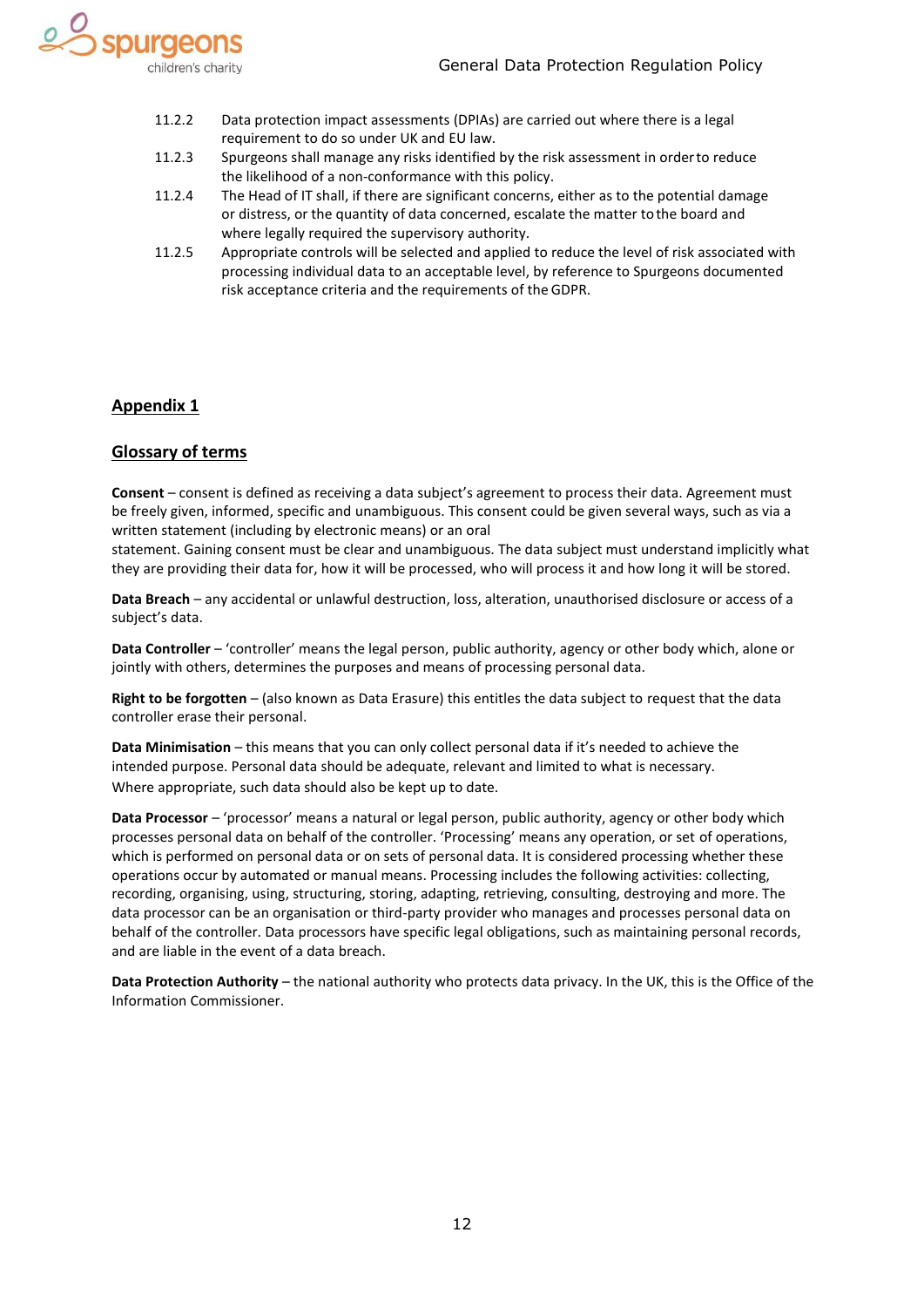

**Data Protection Officer or named individual responsible for Data Protection – an appointed individual who** works to ensure you implement and comply with the policies and procedures set by GDPR. For Spurgeons the Head of IT is the responsible person to contact regarding Data Protection.

**Data register –** this is a register that logs the type of personal data and how it is currently being stored and processed.

**Data Subject** – someone whose personal data is processed by a controller or processor.

**Data Subject Rights** – the data subject has the right to:

- 1. Transparency (to be informed).
- 2. Access the data.
- 3. Rectify the data.
- 4. Request that the data be erased.
- 5. Restrict processing.
- 6. Data portability.
- 7. Object to the processing of data.
- 8. Not to be subject to a decision based solely on automated processing.

**Encrypted** – personal data which has been translated into another form or code so that only people with specific access can read it.

**Legal Processing** – for any personal data processed, the organisation must be able to specify that it has been processed on one of the legal grounds specified by GDPR. These grounds are:

- 1. Individuals consent.
- 2. Contract with the individual (including pre-contract arrangements).
- 3. Complying with a legal obligation.
- 4. If it is in the vital interest of the data subject.
- 5. Necessary for a task in public interest or authority.
- 6. Necessary in the legitimate interest of an organisation or third party (balanced against interests of the data subject).

**Personal Data** – any direct or indirect information relating to an identified person that could be used as a means of identifying them. This includes their name, ID number, location data or an online identifier, photograph.

**Profiling** – the automated processing of personal data.

**Processing** – this refers to any activity relating to personal data, from initial collection through to the final destruction. It includes the organising, altering, consulting, using, disclosing, combining and holding of data, either electronically or manually.